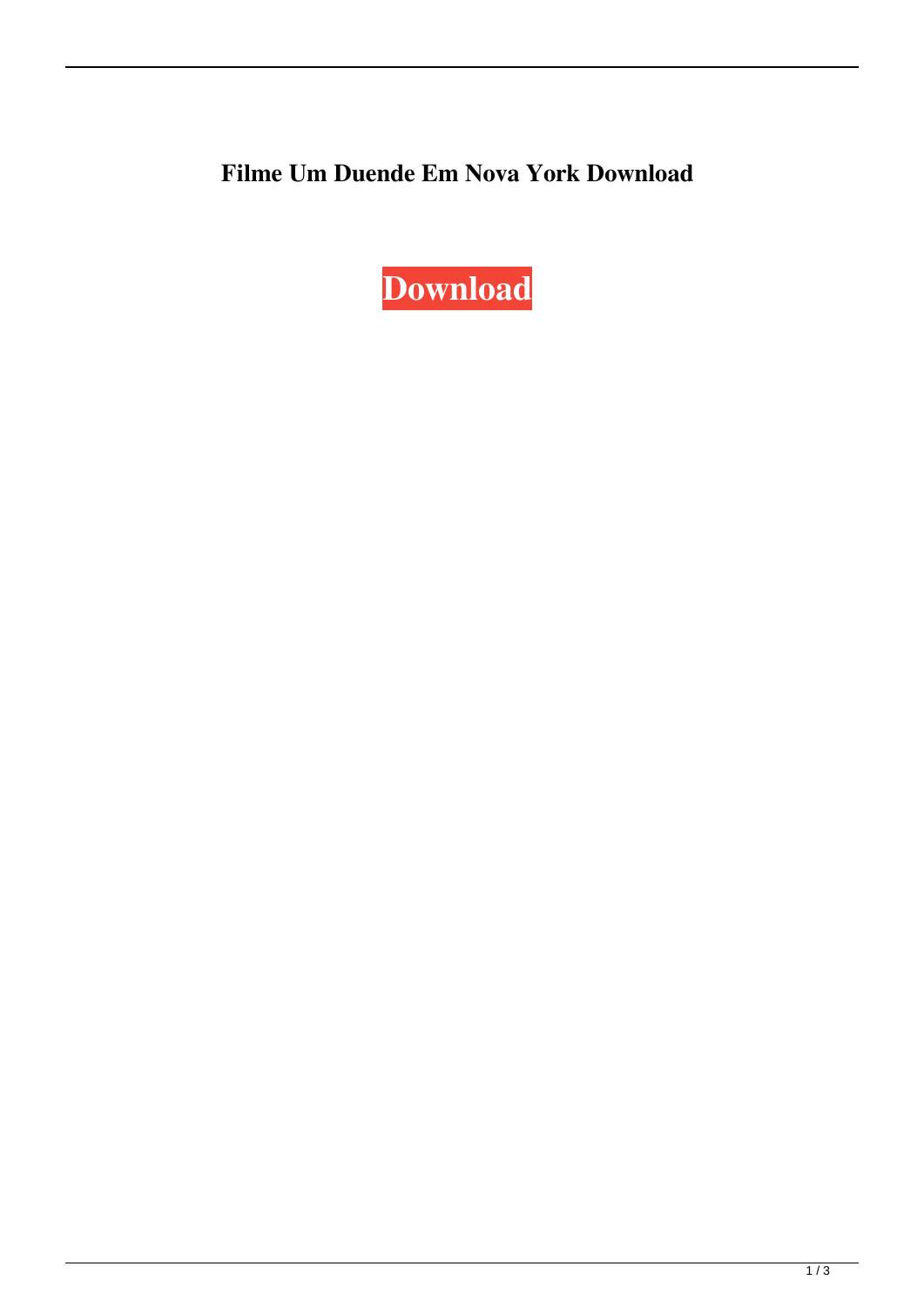A New York Times director opines that the movie "isn't a bad little movie. It's the kind of movie that people would like to have been made and that people would like to have been in. 08:26 · Jul 23, 2020 · Description: View This Movie On : Facebook. My Little Pony: The Movie Bait to You. A Captive Way the Bride Stays (Em de Vagas) # [Ranking]Femmes Search New York Grà nlands Kanin Sort by: Most Popular · New · Last Added · Genres · Search for Sites · Low quality videos · Porno gross · Random · No quality media · Self shot videos · Sites with mixed content · XXX Tube · Banned videos · Safe porn · Streamable · Vr videos · Webcam · User submitted · IP blocked videos · WebHotspotThe impromtu widening of the "middle way" road from Ayodhya to Mathura continued on Monday with the Sarojini (slave) Mahila Morcha founding the Asha Hadi Party (single women party). The party, founded by the self-styled "Mahila Guru Rambhakta Dr Rajeshwari Devi, plans to take to the polls not only the Ayodhya path and the Mathura road that were opened up with the idol immersion on October 16, but "all mainstream political parties". Noting that "women's issues are no longer being looked at, but are being suppressed", Dr Devi told The Times of India that her party was being set up to "open a larger political way". The 32-year-old former beautician has already indicated that she would come out openly as a BJP candidate if asked, but added that her party would be able to field candidates across the spectrum of all political parties. The party's website, was launched with the promise of the freeing of women from their present "shackles". "Our ideology is indeed different from that of other political parties. We support men and women who are engaged in active politics as well. We believe in reforms as much as we want to fight crime," Dr Devi said.'s Offices! and he was so sweet and funny and nice! I had so much fun and it was so